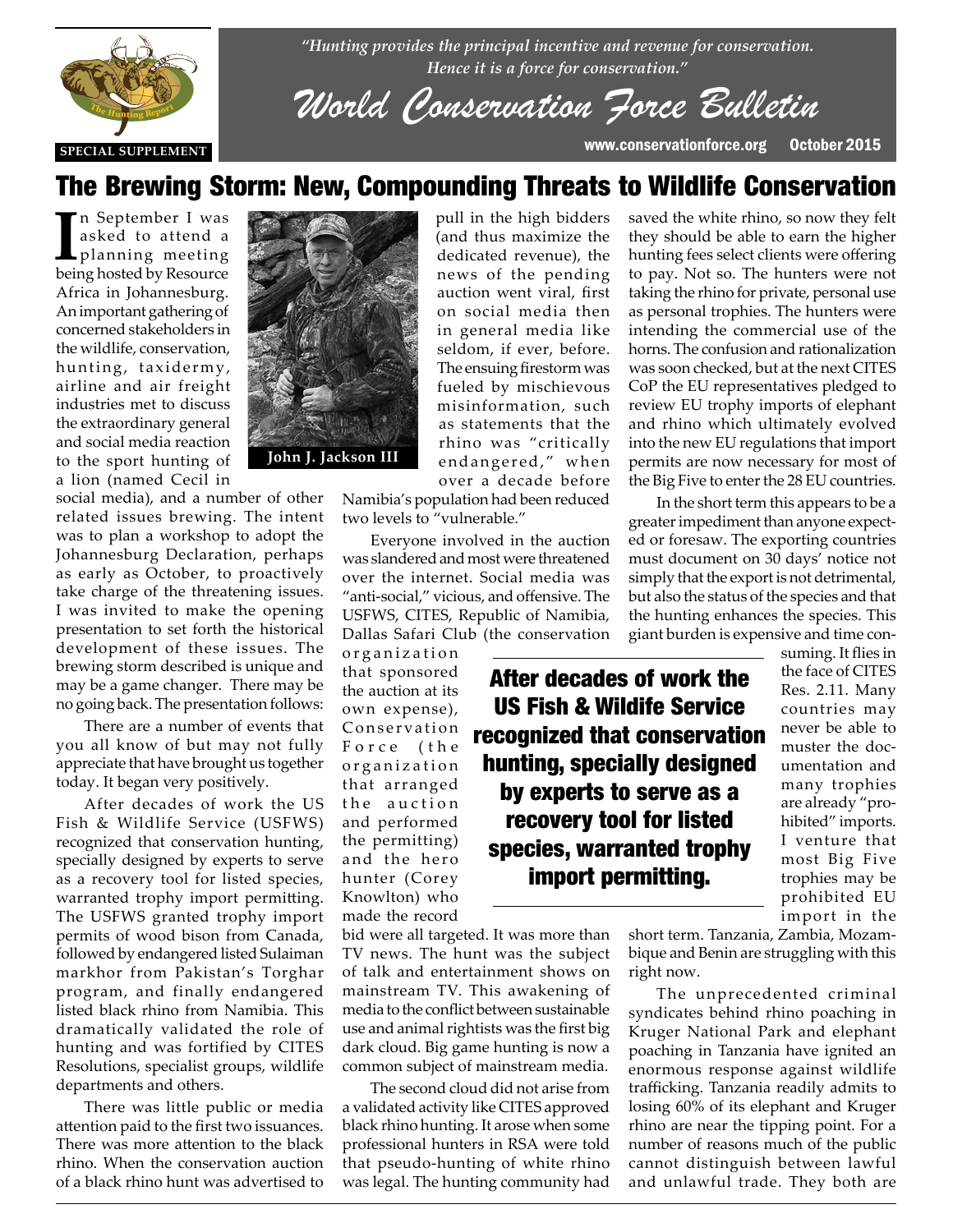#### *World Conservation Force Bulletin*

understood to additively reduce the populations said to be endangered. Even the USFWS and EU SRG tend to ignore the net benefits from licensed, regulated hunting when poaching has a population on the wane. Both the US and EU have stopped the import of elephant trophies from Tanzania even though the hunting operators fund many millions of dollars of anti-poaching and the hunting

Again, mainstream

broadcasting

misrepresented facts.

habitat is the largest expanse of wildlife habitat in Tanzania and surrounding countries; five times greater than Tanzania's national parks.

In the case of Zimbabwe, the US suspension of elephant imports is

in its second season, yet there are too many elephant. The recent countrywide survey confirms the population is stable since the last countrywide survey in 2001. This suspension was largely based upon suspicion and concern from misrepresentations from one local anti-hunting media source. Zimbabwe is the home of the CAMPFIRE, which includes nearly 800,000 families. It is a country that recently updated its elephant management plan and has held five elephant management workshops in 2014 and 2015.

Then there are the wholly unexpected but growing number of airline trophy embargoes against trophy carriage. Who would have thought public carriers would dare disrupt core conservation practices and policy essential to most wildlife habitat, antipoaching, wildlife operating budgets, and the local communities of these developing nations? These public carriers need to be made responsible before the convention season. What if the operating and anti-poaching budget revenue of these countries were to fall as little as 20%? It would be a field day for criminal poaching syndicates.

The Cecil incident has had the worst impact because it has had the longest legs. Again, mainstream media was set afire by anti-hunting instigators broadcasting hyperbole and largelymisrepresented facts. Like with the black rhino, those engaged in social media have become irrational and have been given disproportionate attention. They really do not care if the hunting was within the letter of the law or not, or if the hunt was biologically sustainable. They do not even care that the alternative to the hunting in the buffer zone of the park is the care and

raising of livestock in which case all lion from the park would likely be killed in defense of property without the benefit of any quota. The outraged minority would rather the game cease to exist or exist in reduced n u m b e r s a n d media was set afire by anti-hunting instigators hyperbole and largely-

> habitat than be hunted. These are not responsible, rational people who should have their way.

On top of this, we have the recurring media attacks on hunting of captive bred lion. This is once again under review by the government of the Republic of South Africa. It is a soft and easy target for the antis and in too many instances is not hunting at all.

We are also burdened with certain inherent problems. Non-hunters find it counterintuitive that we are the shepherds of game. They are perplexed by why we hunt at all. They are uninformed about how hunting is a net benefit even in a declining population. They think that the loss of individual animals must be significant to the population, particularly those with names. They do not know a wild game animal from their family pets. They think a Disney film is a conservation film.

As if this was not enough, there is more; too much to be ignored. This all calls for action.

Obviously, this was a brief summation of the "storm" of problems. The participants went on to identify other problems and then the solutions, which no doubt will evolve into the Johannesburg Declaration and more before the year is over at a larger and more formal meeting.



**SPECIAL SUPPLEMENT**

*World Conservation Force Bulletin*

EDITOR/WRITER John J. Jackson, III

PUBLISHER Barbara Crown

Copyright ©2015 by Dagga Boy Enterprises LLC. ISSN 1052-4746. This bulletin on hunting-related conservation matters is published periodically free of charge for subscribers to The Hunting Report, 12182 SW 128 Street, Miami, FL 33186. All material contained herein is provided by famed wildlife and hunting attorney John J. Jackson, III with whom The Hunting Report has formed a strategic alliance. The purpose of the alliance is to educate the hunting community as These are not <sup>of the alliance is to educate the hunting community as<br>e who should **the alliance of the discussion of hunting rights opportunities.**</sup> More broadly, the alliance will also seek to open up new hunting opportunities worldwide and ward off attacks on currently available opportunities. For more information Interfect of the Hunting contently available upportunities. For those information<br> **The Example 1996** on Conservation Force and/or the services available<br> **The Hunting Penort write:** through Jackson's alliance with The Hunting Report, write:

> Conservation Force 3240 South I-10 Service Road West, Suite 200 Metairie, LA 70001 Tel. 504-837-1233 Fax 504-837-1145 www.ConservationForce.org

For reprints of this bulletin or permission to reproduce it and to inquire about other publishing-related matters, write:

The Hunting Report 12182 SW 128 Street Miami, FL 33186 Tel. 1-800-272-5656 Fax 305-253-5532

*Remember to favor Conservation Force's Corporate Sponsors:*







ripcordtravelprotection.com

*The leaders in their fields.*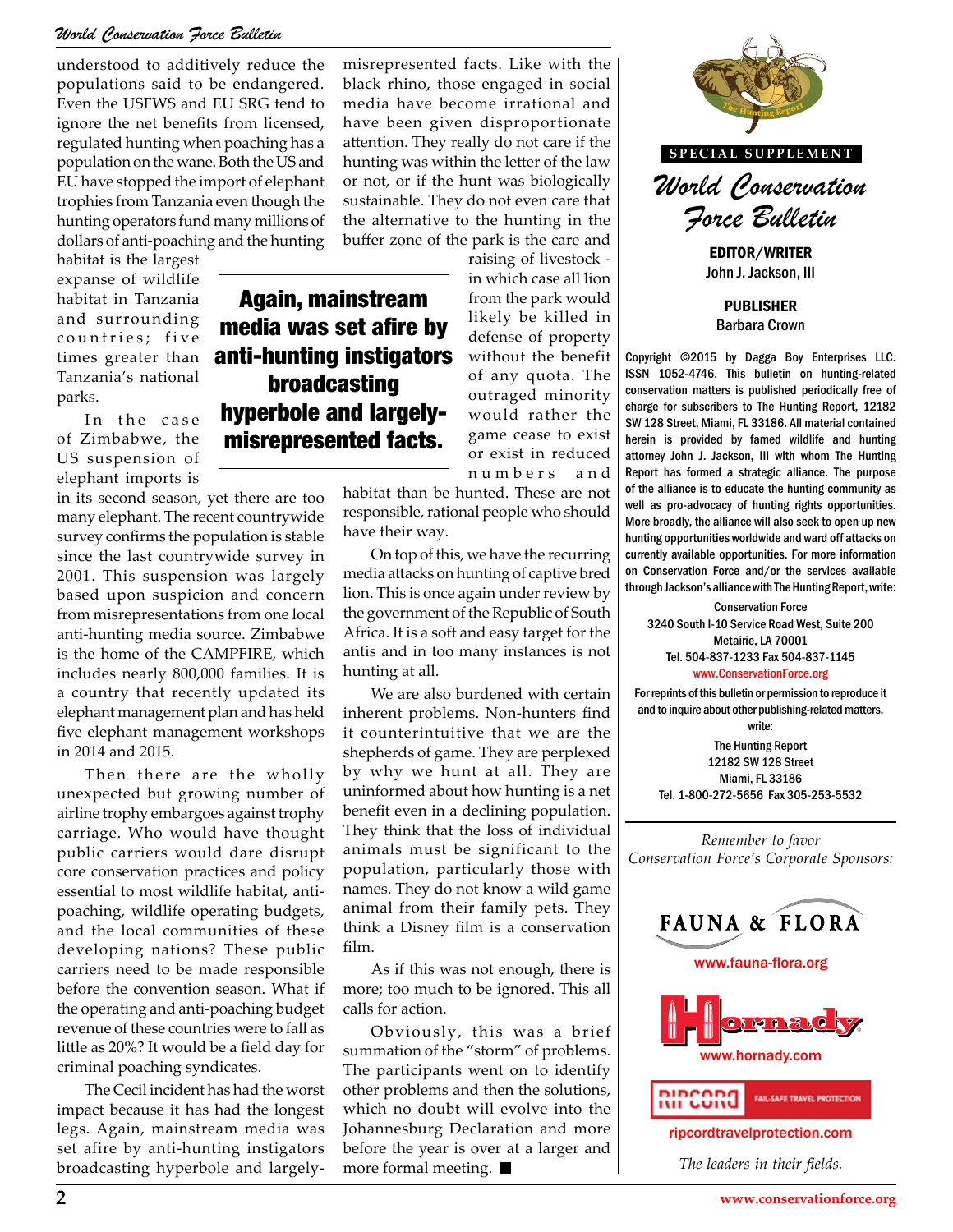### Rupert Brown Joins Board of Advisors

**T**he godson of founding board member Don Lindsay, Rupert Brown, has been appointed to Conservation Force's Board of Advisors. Rupert Brown lives in Sandton, Johannesburg, South Africa and has asked to serve in a volunteer capacity. Conservation Force needs additional volunteer representation in southern Africa, which is the largest safari hunting destination in all of Africa. He is an avid hunter, the father of two children and an investment banker. His godfather, Don Lindsay, was the President of both the Professional Hunters Association of South Africa



(PHASA) and the International Professional Hunters Association (IPHA) as well as a founding board member of Conservation Force. Both of those organizations have been full Supporting Members of Conservation Force from its inception in 1997 (\$5,000 per year contributors).

The next CITES Conference of the Parties is to be in the Johannesburg area September 24th through October 5th, 2016. The uplisting of African lion, elephant, rhino and polar bear are expected to be on the agenda. There are two more workshops on hunting in the planning in Southern Africa.

## PETA Enhancement Suit Dismissed

**The Federal District Court of Eastern Virginia has dismissed the suit filed by The People for the Ethical Treatment of Animals (PETA)** Eastern Virginia has dismissed the Ethical Treatment of Animals (PETA) against the US Fish & Wildlife Service for issuing enhancement permits. PETA was challenging what it called the USFWS's "Pay for Play" policy. The suit included all enhancement permitting, including two of the black rhino trophy import permits Conservation Force has been able to get approved. The court granted the threshold motion to dismiss on the jurisdictional ground that the suit was a "programmatic challenge" beyond the jurisdiction of the court. Conservation Force was well aware of this threshold defense as we have had our own cases dismissed when trying to get USFWS to act in a timely

manner on and issue enhancement permits. Our suits attacked the practice of never having issued trophy import permits, and the PETA suit challenged enhancement permits that have been issued since our success in getting the USFWS to issue those kinds of permits.

The PETA suit allegations grossly oversimplified the enhancement permitting process and findings, so we expected to win on those merits had the suit proceeded beyond the early motion.

Conservation Force filed a motion for intervention on behalf of the Republic of Namibia, Dallas Safari Club (which auctioned one of the two rhino hunts) and itself. We did not intervene on behalf of the two individual hunters because we wanted to shield them from

PETA harassment and unnecessary inconvenience. The suit was not against the hunters individually, just USFWS for the issuance of the permits and the validity of the permits for use/import.

One more black rhino suit remains. That is the suit by Friends of Animals and Zimbabwe Conservation Task Force (Johnny Rodrigues) pending in the Federal District Court in Washington, DC challenging black rhino import permits. Conservation Force has successfully intervened in that case on behalf of itself, Dallas Safari Club and the Republic of Namibia. Both the government and Conservation Force intervenors have filed threshold motions and sworn declarations to dismiss the suit, which are pending.

# CITES Matters: Next Conference, Polar Bears, Lions

The next Conference of the Parties<br>
(CoP 17) is to be in Johannesburg,<br>
South Africa, September 24<br>
through October 5, 2016, The US Fish & (CoP 17) is to be in Johannesburg, through October 5, 2016. The US Fish & Wildlife Service (USFWS) has published its provisional positions, 80 FR 51830, August 26, 2015. USFWS "is likely to propose" for the third consecutive CoP to list the polar bear on Appendix 1, which would prohibit all commercial trade, including that by American native people, otherwise allowed under the ESA and MMPA.

Since that published notice, the 28th Animals Committee of CITES was held in Tel Aviv, Israel and was attended by yours truly. Interestingly, the polar bear were given a bill of good health in the Significant Trade Review Process. That is the process where the level of trade is reviewed as a check to make sure it is not excessive. The bear, over the objection of the USFWS, was cleared and removed from further review. That stamp of approval flies in the face of USFWS's likely proposal to move for

uplisting at CoP 17.

The African lion was also due to be reviewed in another process, the Periodic Review of its Listing Status. The matter was not ready and has been deferred, but is to be completed before the Standing Committee on January 11, 2016. Nevertheless, Kenya issued an information document at the Animals Committee meeting that it intends to file a proposal at CoP 17 to uplist the lion to Appendix I.